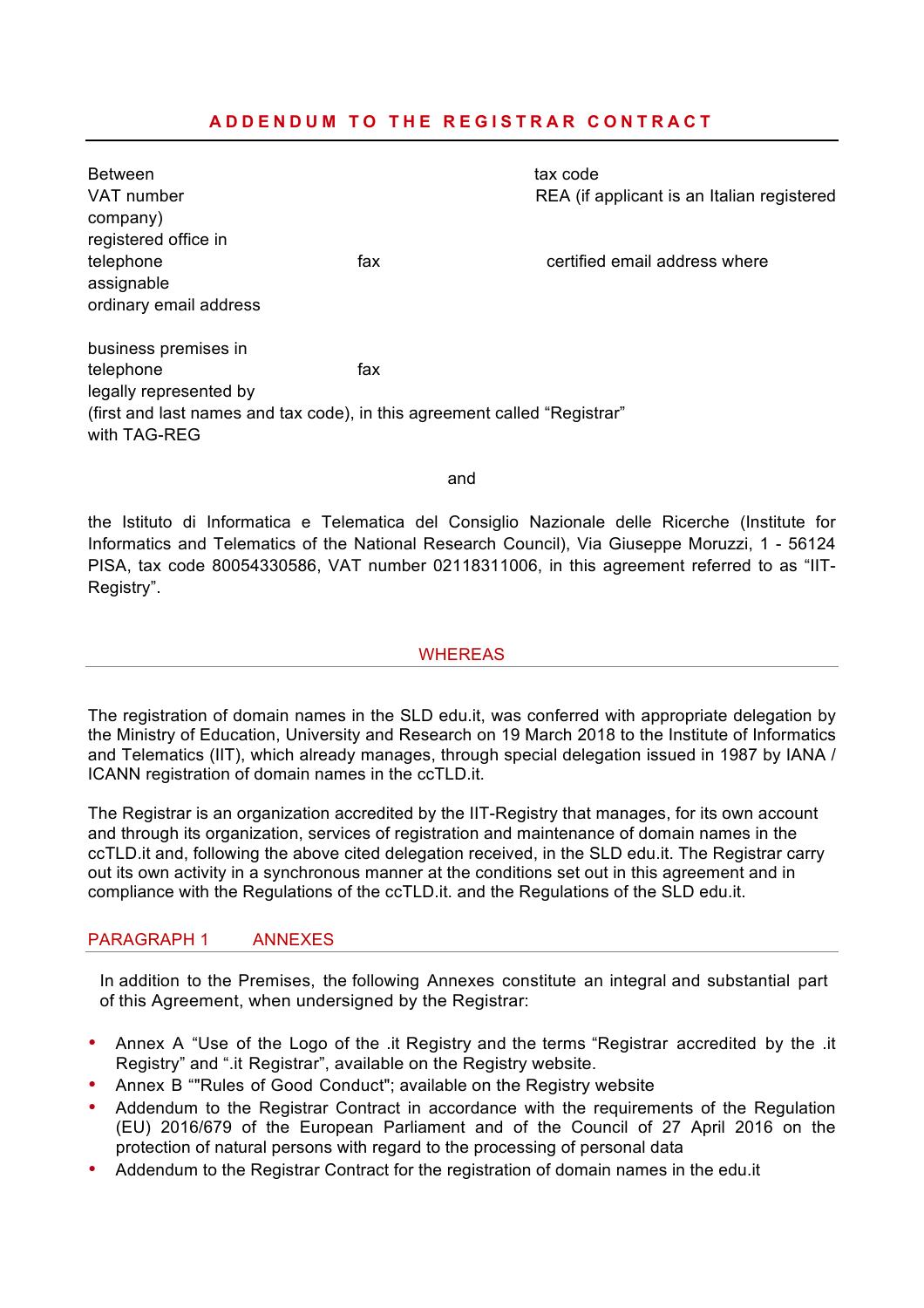For the purposes of this agreement, the following terms, listed in alphabetical order, will have the meanings as they are defined below:

**Accreditation.** The concession to the Registrar of the right to propose services of registration and assignment of internet domain names in accordance with the term and conditions established in this contract.

**Accreditation test.** The test that each Registrar must carry out and pass to demonstrate the technical capacity necessary to fulfil the role of Registrar. The test is set up by the Registry and the issues dealt with may vary from test to test. Failing the test means that an already undersigned Registrar contract cannot come into effect.

**Administrative and Technical Contact.** The name and surname, or company name, postal address and telephone number, fax number and email address of physical or juridical persons that carry out a technical role with regard to domain names. These details can be modified during the period of assignment of the domain name to the Registrant. If the registrant is a physical person the administrative and technical contact may coincide.

**ARP Portal (Registrar Accreditation Portal**). Portal dedicated to technical accreditation of Registrars and containing the necessary technical documentation for the applicant Registrar in order to carry out the accreditation test, available at the url https://arp.nic.it.

**AuthInfo**. Code which enables the Registrant to transfer the domain name to another Registrant and/or give consent to modify the Registrar. This code is issued by the Registrar to the Registrant in the ways established in Parag. 13.

**Billing operations.** Certain operations necessary for ensuring the registration and maintenance of a domain name require payment in advance. Invoiced operations include: registration, renewal, Registrar modification, recovery from the status of pendingDelete/redemptionPeriod and bulk operation, as described in Parag. 20, *Tariffs* for the activity of domain name management in the ccTLD.it and in the SLD edu.it.

**Certified Email** (in Italian *PEC*). Mail system in which the sender is supplied with legally valid electronic documentation attesting to the sending and delivery of electronic documents, in accordance with Legislative Decree of 7 March 2005, "Digital Administration Code", Articles 6, 31,32-bis, 45, 47,48,54,57-bis, 65 and subsequent amendments and additions.

**CoC**. Acronym identifying those Registrars that have agreed to the Rules of Good Conduct available on the Registry website.

**Communication of Registrar to Registrant.** A communication that the Registrant must receive from the Registrar on assignment of a domain name, and also when there are operations of modification of Registrar and/or Registrant, in accordance with that established in Parag. 13, *Obligations of the Registrar*.

**Consumer.** According to Art. 3. 1. A) of the Italian Consumer Code, a Consumer is "the physical person, and also enterprises with fewer than ten employees, who act with aims that are unconnected with the entrepreneurial, commercial, artisan or professional activities carried out". The Registrant can be a Consumer.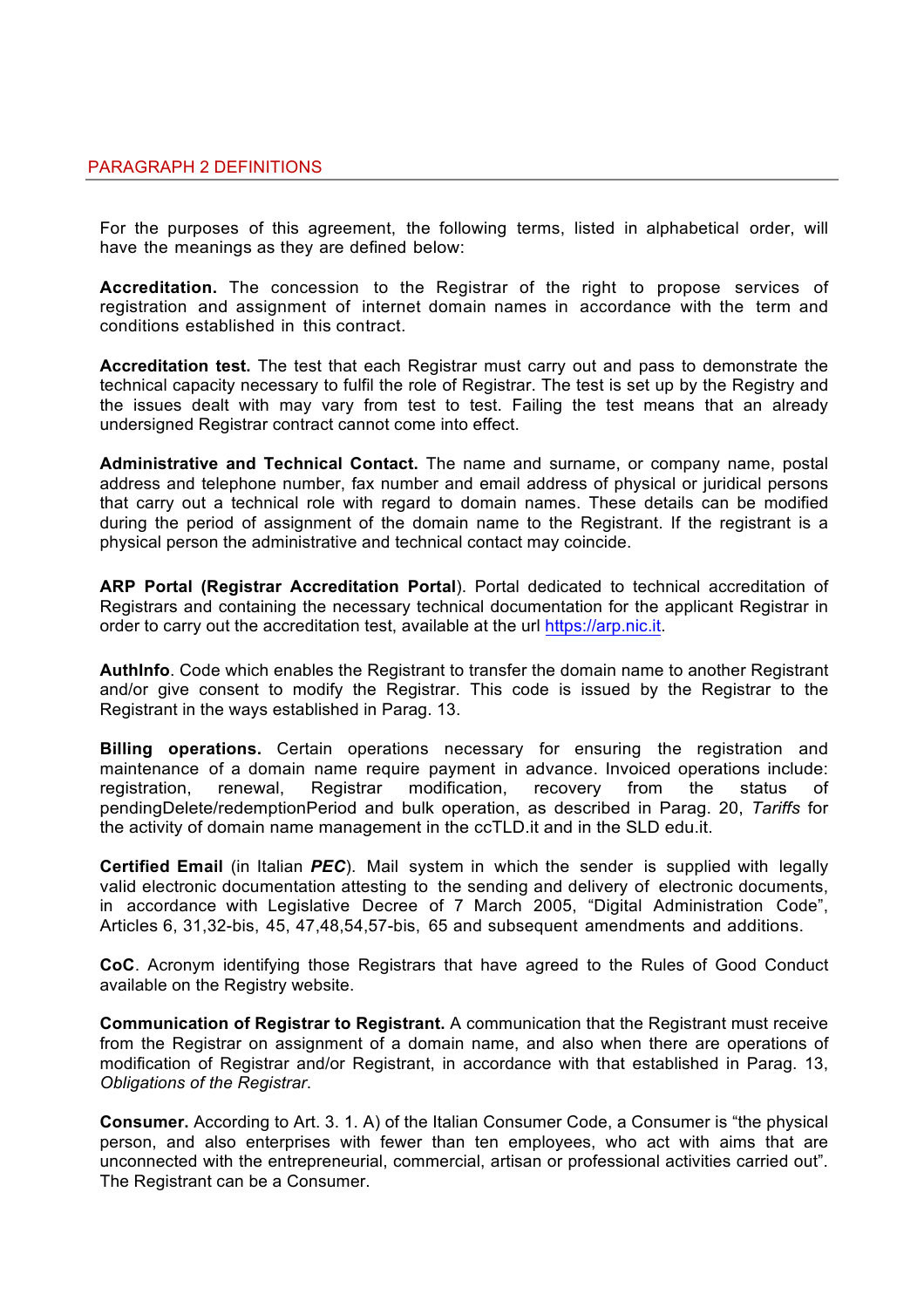**Database of Assigned Names (DBAN) (acronym in Italian DBNA).** The Database maintained by the .it and SLD edu.it Registry, where data regarding ccTLD.it and SLD edu.it assigned domain names are stored.

**Domain name.** Within its technical function, a domain name is a mnemonic code which facilitates access to resources on the internet, consisting of a numerical address, as specified in Art. 15 of the Code of electronic communications. A domain name is assigned for use for a determined time period. In accordance with Articles 12 and 22 of the Italian Code of Industrial Property, Legislative Decree 10 February 2005, n. 30, a domain name used in carrying out an economic activity constitutes an industrial property right, but without right of ownership.

**Drop time.** The mechanism that enables the cancellation of domain names at pre-established times, as indicated on the Registry website.

**Electronic address**. For the purposes of this agreement the term "electronic address" means a) a mailbox designed to receive, store and transmit messages with the specifications defined by the technical standard IETF RFC 822 as amended by RFC 2822 or b) a certified mailbox (PEC) of Presidential Decree February 11, 2005 n. 68, and D.L. 7 March 2005 n. 82 and related regulations, mandatory for Italian companies, members of professional associations and public administrations.

**EPP Service (Extensible Provisioning Protocol).** An internationally accepted protocol allowing the Registrar to register and manage domain names by means of a synchronous client-server protocol based on XML.

**Final communication from Registry to Registrant.** A communication that the .it Registry sends to the Registrant at the end of the domain name assignment procedure.

**Force majeure or chance event**. Any fact or event that is reasonably outside the control of the parties to this Agreement which makes it impossible to respect the agreement. As a nonexclusive example, this may include industrial action such as strikes, flood, earthquake, acts of terrorism and other events which are beyond the reasonable control of the parties and which bring about, by law, exemption from liability.

**Intellectual and industrial property.** Ownership rights of the Institute for Informatics and Telematics of the CNR as constituter of the database regarding the Database of Domain Names Assigned within the ccTLD.it and the Whois Database, therein including the relative know-how.

**.it Registry privacy policy.** This indicates the document available on the Registry website, which contains the policy of the it. Registry as regards the acquisition of personal data necessary for registration and maintenance of domain names and their visibility in the Whois database. These data are necessary as information in accordance with Art. 13 of the Code regarding the protection of personal data.

**Lack of economic coverage of the Registrar.** The state in which the Registrar is unable to guarantee economic coverage. The Registrar in this situation is no longer permitted to carry out those paid operations relative to the registration or maintenance of domain names. This state also exists in the case in which the Registrar receives a pecuniary sanction and is unable, due to lack of finance, to discharge.

**Opposition procedure.** The procedure which can be brought by a third party which considers the registration of a domain name to be damaging to their right. The opposition may also be brought by a party which is neither entitled to request nor obtain the reassignment.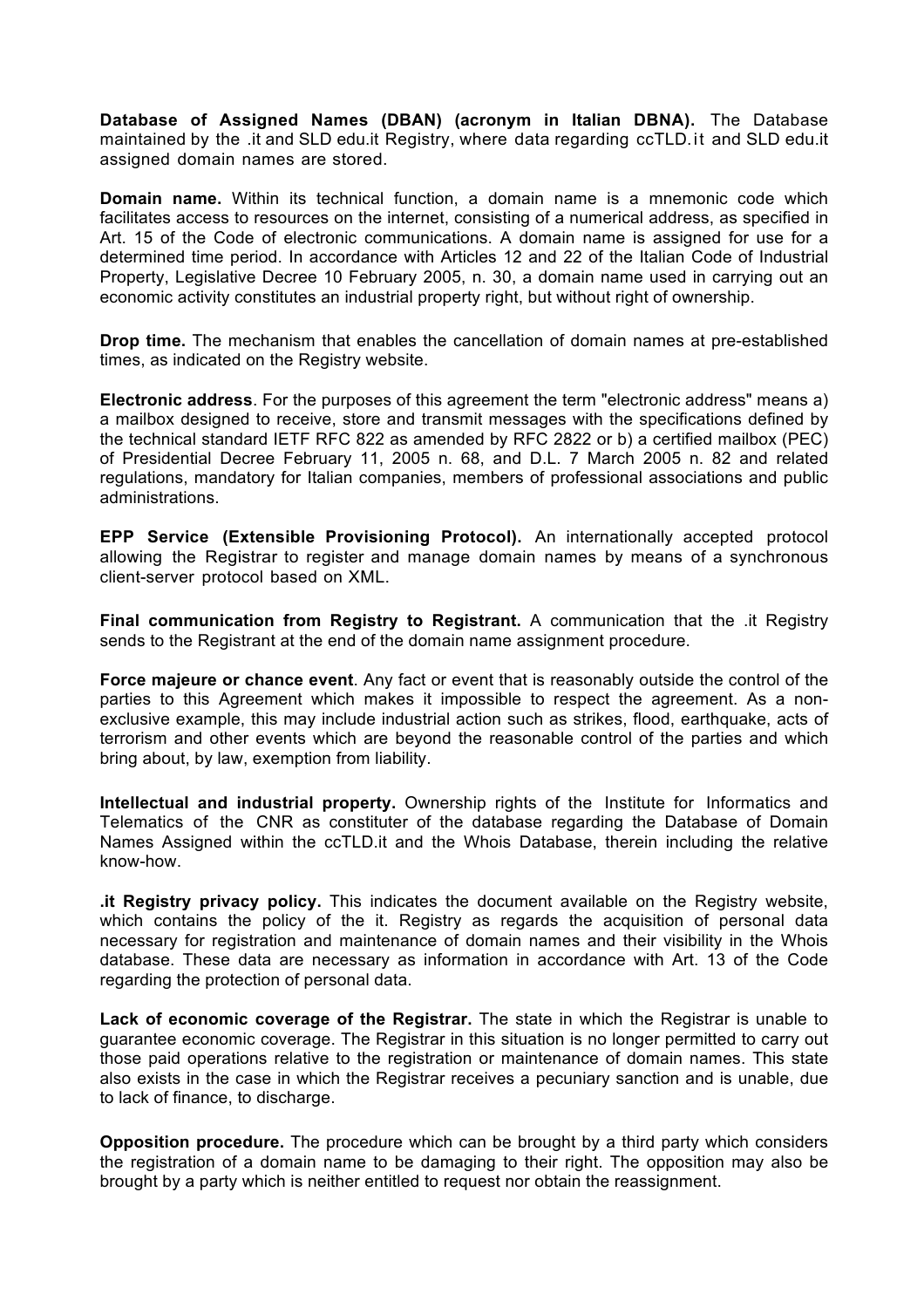**Prepayment.** Method of payment in advance for registration and maintenance services in the synchronous system.

**Prerequisites for registration.** These are elements essential for registration of the domain name such as: citizenship or residence in an EEA state, in the Vatican State, in the Republic of San Marino, in the Swiss Confederation; the Registrant's personal details, the assumption of responsibility for registration and use of the domain name; the disclosure statement and consent regarding data treatment. These elements must be present at the time of application for registration of the domain name. The registration form is available in the technical guidelines at www.registro.it.

**Procedure for Access to data and documents relative to the registration, maintenance and opposition regarding a domain name within the ccTLD**.it **also by means of an application received from the Registrar.** A procedure that enables a third party, owner of an interest which is juridically protected and correlated to the information for which they are requesting access, to obtain the documentation relative to the registration, maintenance and opposition regarding a domain name within the ccTLD.it and in the SLD edu.it.

**PSRD accreditation procedure.** The set of documents, declarations and regulations which enables a professional firm or a company having its registered office in the European Union to carry out the activities of alternative dispute resolution within the ccTLD.it on the basis of that which is established in the Rules for PSRD accreditation. This document is available on the Registry website.

**RAIN-NG:** The web portal of the Registry reserved for Registrars, available at the url https://rain-ng.nic.it.

**Reassignment procedure.** The extrajudicial procedure of resolution of a dispute regarding the assignment and use of a domain name registered within the ccTLD.it in which the applicant has the aim of being reassigned a domain name, subject to observation of the rules contained in the regulations "Resolution of disputes within the ccTLD.it". This procedure is carried out by the Service Providers of Alternative Dispute Resolution within the ccTLD.it accredited by the .it Registry.

**Registrant.** Whoever applies for or has obtained the registration of a domain name within the ccTLD.it or in the SLD edu.it. "Registrant" also identifies the client of the Registrar.

**Registrar accreditation procedure.** The technical procedure aimed at the evaluation of the knowledge and skills of the applicant Registrar regarding the Rules od assignment and management of domain names, as defined in Parag. 2, *Definitions*, of this contract, and also regarding the applications and ways of technical functioning of the registration system.

**Registrar list.** The list of accredited Registrars within the ccTLD.it and for the registration in the SLD edu.it published on the Registry website and which contains their contact details.

**Registration Form.** The document containing the Registrant's personal or company data and indication of all the requirements necessary for registering and maintenance of a domain name, including the assumption of responsibility by the Registrant and consent to the Registry's data protection policy. This document constitutes a prerequisite for the correct registration of a domain name and is made available by the Registrar for the Registrant also by means of automated procedures during application for registration of the domain and for modification of the Registrar and of the Registrant of the domain name. The form is made available by the Registry in accordance with ccTLD.it Regulations and SLD edu.it Regulations and the technical guidelines. The term "Registration form" or "Registration document" shall be considered equivalent.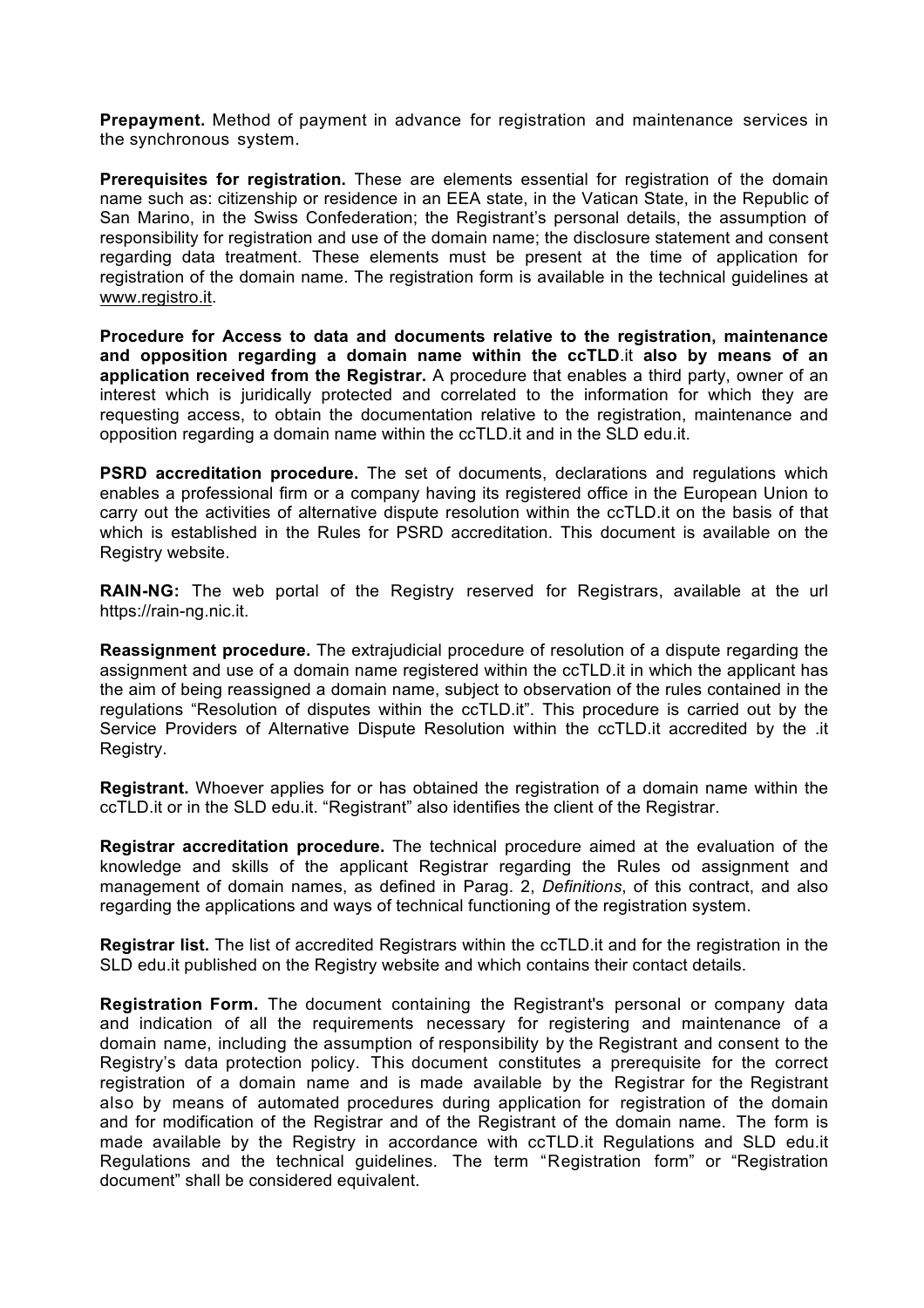**Registration and maintenance services for domain names:** The services offered by an accredited

Registrar with a signed contract with the .it Registry for the registration and maintenance of a domain name.

**Registro.it website.** The Registry website: www.registro.it or www.nic.it, which contains all the information relative to Rules of the Registry, and also the activities, initiatives and projects carried out by the .it Registry.

**Registro.it.** The Registry of .it internet domains. The Registry, during the procedures of the domain name registration and maintenance, with the help of the Registrars, requests the Registrant personal data. These data are recorded in a database, the Database of Assigned Names (DBAN). In Italian 'Data Base dei Nomi Assegnati' (DBNA), where all the information related to the registered domain names are stored. The Registry makes always accessible the connection 'domain name-registrant's name' through the database consulting system referred to as "WHOIS".

**Registry logo.** Those distinctive signs, logos or emblems used by the Registry that can be used by the Registrar. Use of the Registry logo is reserve for sole use of accredited Registrars on the basis of a specific licensing agreement available on the Registry website. Sub-licensing is forbidden.

**Registry.it Statistics Portal**. Portal containing statistics relating to the registration of domain names in ccTLD.it and related events such as, but not limited to, the cancellation, renewal of the registration, the Registrar change and other statistical data on the management and operation of the Registry, available at the url http://stats.nic.it

**Regulations of the ccTLD.it or Regulations .** The term indicating either separately or collectively, the documents which govern the assignment and maintenance of domain names in the ccTLD.it, specified as follows:

- Regulations for the assignment and management of domain names in the ccTLD.it;
- Regulations for the Resolution of Disputes in the ccTLD.it;
- Guidelines for the management of synchronous operations on domain names in the ccTLD.it;
- Guidelines for the resolution of disputes regarding domain names in the ccTLD.it

**Rules Management Committee of the SLD edu.it.** Body of the .it Registry, composed of members of Agid, MIUR and of the .it Registry, whose aim is to contribute to a better functioning of the domain name registration service in SLD edu.it.

These documents are available on the Registry website http://www.registro.it .These may be liable to change over the course of time and as technical demands or innovations require. The modalities through which such variations come into effect are established in Paragraph 16 below, *Responsibilities and Duties of the Registry*.

**SLD edu.it Regulations.** The documents, indicated together or separately, which regulate the assignment and maintenance of domain names in the SLD edu.it, depending on the rules in force at the time, specified as follows:

• Regulations of management and assignement of domain names in the SLD edu.it;

• Guidelines for the management of synchronous operations on domain names in the SLD edu.it

**Reseller (or agent).** An organization or professional person that participates in the distribution channel of the Registrar for registration of the Registrant's domain name or who supplies other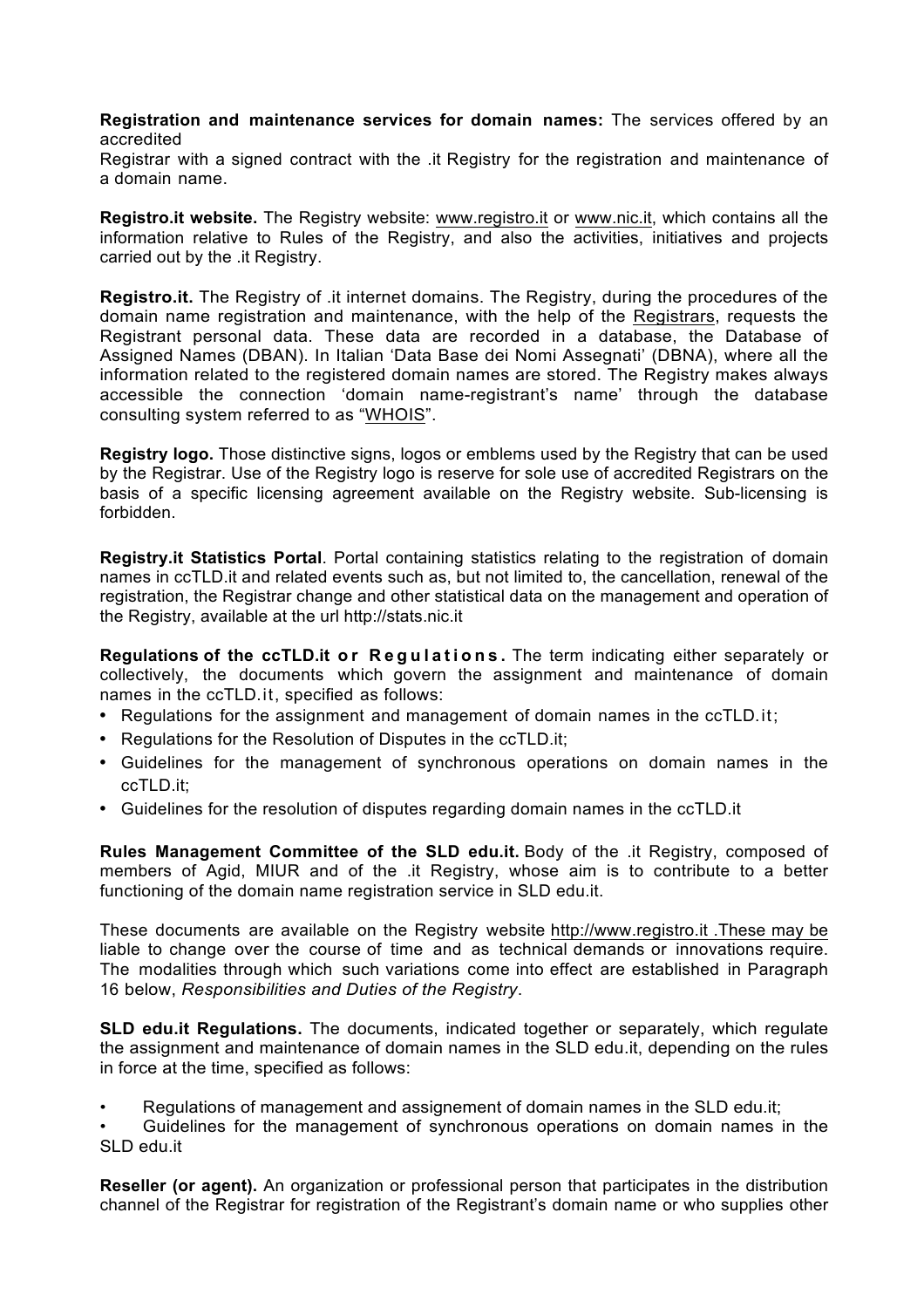services to the Registrant. As a non-exclusive example, this category includes activities aimed at collecting the Registrant's data, the sending of this data to the Registrar, and the drawing up of contracts of any kind which facilitate an agreement for the supply of registration services between Registrar and Registrant, including agency procurement activities. These and other similar activities are carried out at the exclusive discretion and with the sole responsibility of the Registrar.

**Rules of Good Conduct.** Rules established by the it.Registry, which the accredited Registrar may choose to sign. The Rules of Good Conduct are available on the Registry website.. The Registrar list contains the information relative to those Registrars signatories of the Rules of Good Conduct with the acronym CoC.

**Service of primary nameserver of the ccTLD.it :** Service supplied by the IIT-Registry which enables visibility of the domain name on the internet.

**Service Providers of Alternative Dispute Resolution within the ccTLD.it** (in Italian *PSRD*)**.** The bodies accredited by the Registry for alternative dispute resolution regarding the reassignment of a domain name within the ccTLD.it.

**Start and termination of contract.** The entering into force of this contract is the moment at which the Registrar, having obtained accreditation and made payment of the costs necessary for the management of the domain names, is able to begin operations. The termination of the contract corresponds to the date of expiry specified in the contract, or if the contract is no longer in force due to rescission of the agreement for whatever reason.

**Steering Committee (CIR).** An organ of the .it Registry with an advisory capacity, on which sit representatives of institutions, of Registrars and of the Registry, who cooperate in order to have the highest level possible of service operations regarding the registration of internet domain names.

**Synchronous Registration.** The means of registering and managing a domain name which, by means of automatic procedures and in real time, enables the Registrar to enter the domain name directly into the Database of Assigned Domain Names (in Italian DBNA).

**TAG-REG**. Acronym identifying bodies which carry out registrations of domain names on behalf of Registrants in accordance with contractual duties and regulations provided by the .it Registry.

**Whois service.** A service for public consultation of the domain names registered in the ccTLD.it and in the SLD edu.it.

Except for the abovementioned definitions, or where required otherwise, the definitions provided for by the Regulations for the assignment and management of domain names in the ccTLD.it and in the Regulation for the Assignment and management of domain names in the SLD edu.it and the Regulations for the resolution of disputes in ccTLD.it apply for this contract, together with those in the correlated Guidelines currently in force, and constitute an integral and substantial part of this Agreement.

## PARAGRAPH 3 JURIDICAL HIERARCHY

Without prejudice to the duty of the Registrar to comply with the ccTLD.it Regulations and SLD edu.it Regulations referred to in Paragraph 2, Definitions, mentioned above, in the event of premature termination due to non-compliance with these same Regulations and in the event of any conflict between the contents of the contract and the Regulations, as defined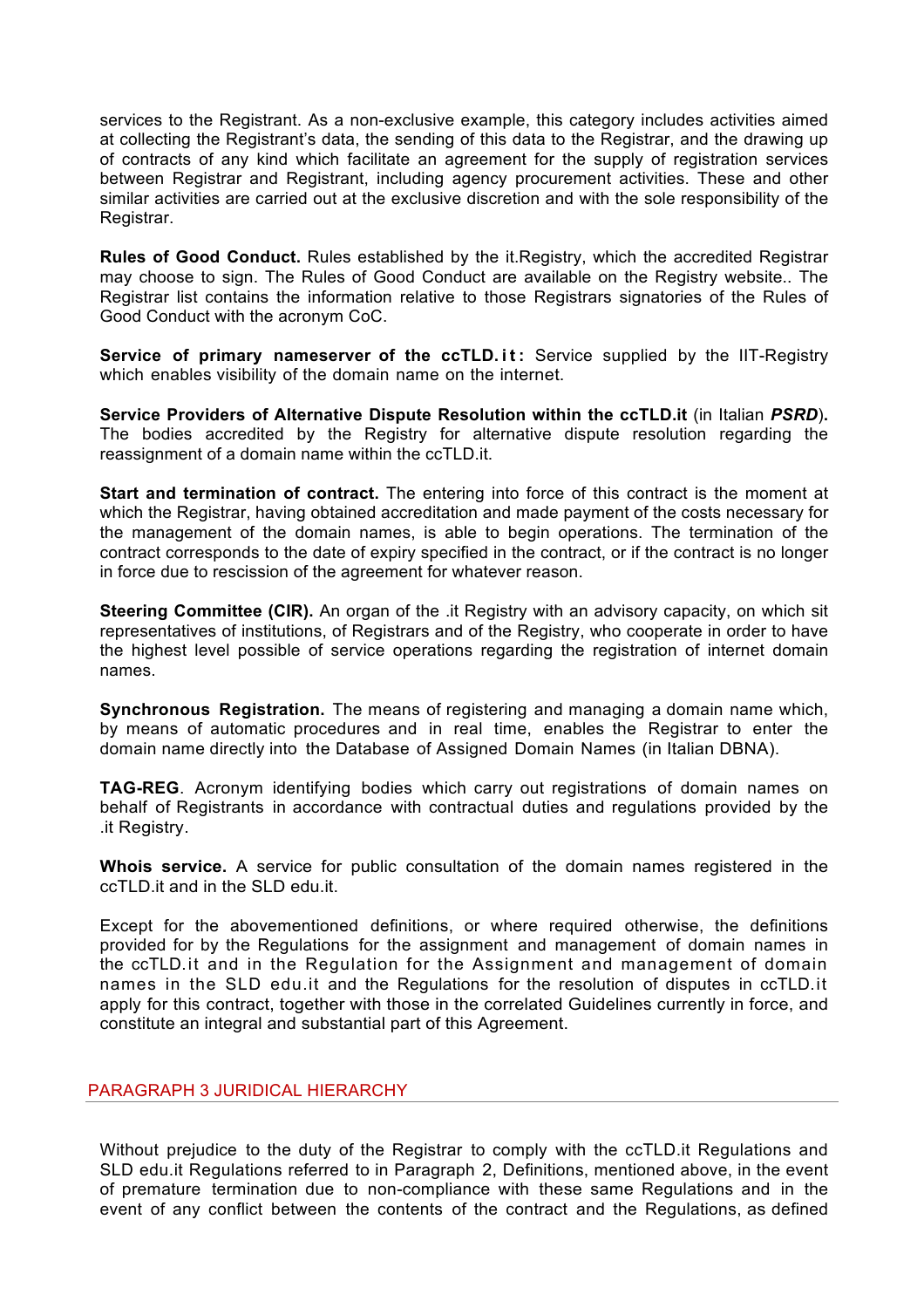in the aforementioned ccTLD.it Regulations and the aforementioned SLD edu.it Regulations, the contract shall prevail to the extent that it is expressly regulated.

#### PARAGRAPH 4 DOMAIN NAMES

The parties acknowledge and accept that on the basis of the technical rules contained in the Regulations for the assignment and management of domain names in the ccTLD.it and in the SLD edu.it.

a)domain names are registered for a period of one year from the date of registration, that is to say up to the date indicated in the DBAN in the "expire" field, and can be renewed automatically at each successive expiry date;

b) by way of example only and by no means exhaustively, domain names can be revoked, suspended or deleted according to the Regulations or by order of the competent authorities.

#### PARAGRAPH 5 OBJECT OF THE CONTRACT

By means of this contract, the IIT-Registry grants the Registrar, who accepts, the nonexclusive right to carry out for third parties, or subordinately for itself, services for the registration and maintenance of domain names in the ccTLD.it and in the SLD edu.it, according to the economic conditions freely established by the Registrar and all of this in accordance with the agreements and conditions provided for by this Contract.

In the SLD edu.it the Registrar cannot carry out the registration, subordinately for itself, of domain names, in accordance with the SLD edu.it Regulations.

### PARAGRAPH 11 RULES OF GOOD CONDUCT

The Registry website makes available the document entitled "Rules of Good Conduct". This code contains a set of provisions in the nature of a pact aimed at inspiring the Registrar, in carrying out the activities of registration and management of domain names in the ccTLD.it and in the SLD edu.it. to act with ethically sound behavior in the general interests of Internet users.

A Registrar signing this Contract with the Registry may also adhere to the "Rules of Good Conduct" as a signatory. The name of the Registrar will appear in the Registrar list, on the Registry website, annotated with the acronym CoC.

The code of good conduct is constituted also in accordance with Art. 27 of the Italian Consumer Code, Legislative Decree 6 September 2005, n. 206.

Any breach of the code of conduct, challenged under the terms set forth in Paragraph 31, *Procedure for the Application of Penalties*, will lead to the forfeiture of membership of the code and the removal of the annotation CoC from the Registrar's name.

Within five days from the date of receipt of the notice of cancellation, the Registrar must remove any direct or indirect reference to the condition of adhering to the rules of good conduct from company letterheads, website, advertising and any other material, including audiovisual communication.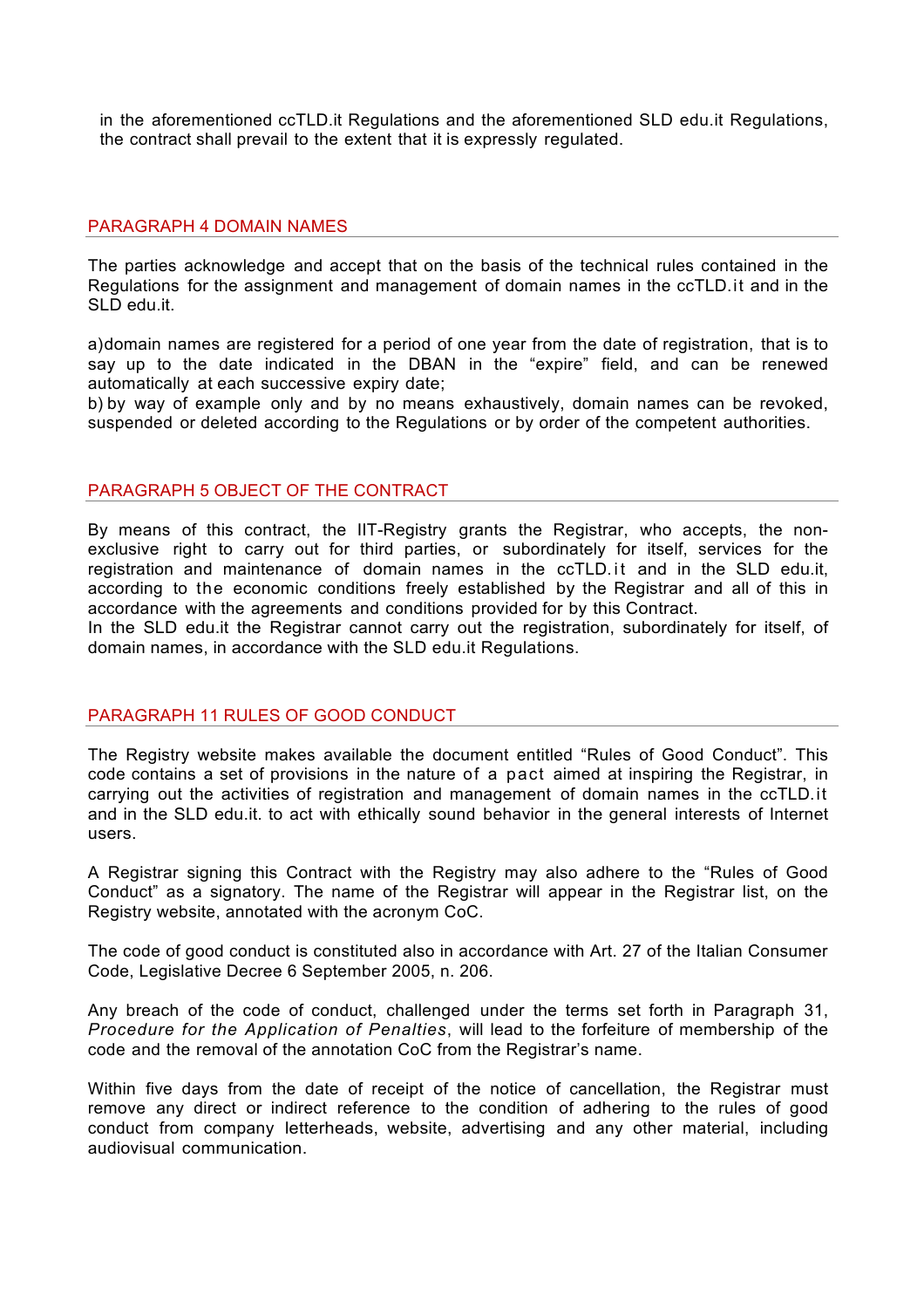## PARAGRAPH 12 PREMISES AND CONDITIONS FOR REGISTRATION

The registration and maintenance of a domain name is carried out by the Registrar on behalf of the Registrant in respect of the premises and prerequisites described in this Contract and in the Rules of the ccTLD.it. and in the SLD edu.it Regulations. The Registrar undertakes to register and maintain domain names, also by means of automated procedures, on condition of acceptance by the Registrant of every single clause contained in the Registration Form, as established in this Agreement and in the Rules of the ccTLD.it, also available on the Registry's website, www.registro.it.

The procedure of registration and maintenance of a domain name must always make clear the identity of the Registrar of reference, as defined by the legislative decree 70/2003.

The Registrar undertakes to register domain names assuming, on behalf of the Registry, before inserting the domain name in the DBAN, the identifying data of the Registrant, of the administrative and technical contacts, if different from the Registrant, on the basis of the prerequisites and modalities foreseen by the Rules of the ccTLD.it. and in the SLD edu.it Regulations. The data of the Registrant and of the technical and administrative contacts must coincide with what has been inserted in the DBAN by the Registrar.

The Registrar undertakes to register the domain names on condition of acceptance by the Registrant of each and every clause regarding declarations and assumptions of responsibility, with regard to the IIT-Registry, relative to the assignment of the domain name, as specified in the Rules of the ccTLD.it and in the SLD edu.it Regulations.The abovementioned declarations and assumptions of responsibility must be sent to the Registry by means of written documentation, or in the equivalent forms, as specified in Parag. 14, *Obligations of Documentation*, of this Agreement.

In conformity with the content of Parag. 23, *Data treatment and role of the Registrar*, the Registrar undertakes to supply the Registrant with the information relative to the modality and aims of the data treatment, and to obtain, when the Registrant is a natural person, the relative consent, on the basis of what established by the IIT-Registry by means of the abovementioned Rules of the ccTLD.it.

The giving of consent must be made explicit for each individual data treatment and must be conveyed to the Registry in written form in the ways and terms foreseen in Parag. 14, *Obligations of Documentation*, of this Contract and in the Rules of the ccTLD.it, and also in the Parag. 6, 7 and 8 of the EU Regulation 2016/679.

In accordance with Art. 44, parag. 2, B) of the Decree Lee 6 December 2011, n. 201, converted, with modifications, from Law 22 December 2011, n. 214, juridical persons, bodies or associations are longer

qualified as interested parties, and therefore these subjects are no longer entitled to receive the information and possible request for consent foreseen by EU Regulation 2016/679.

Physical persons continue to be entitled as their personal data are treated in connection with the activities regarding this Contract, also where they are supplied with this aim by subjects who are no longer qualified as interested parties with application of the obligations of information and possible consent by the aforementioned subjects.

On completion of the registration procedure with insertion of the domain name in the DBAN, the Registry will send to the Registrant a final communication, to the email address in the DBAN, containing a summary of the information already in the DBAN and that concerns the assumptions and declarations of responsibility, the giving of consent and the identifying data of the Registrar that carried out the registration. With the aim of ensuring the correct execution of the procedure of registration, the Registrar undertakes to bring to the attention of the Registrant the need to verify and supply a correct telematic address, e.g. email address.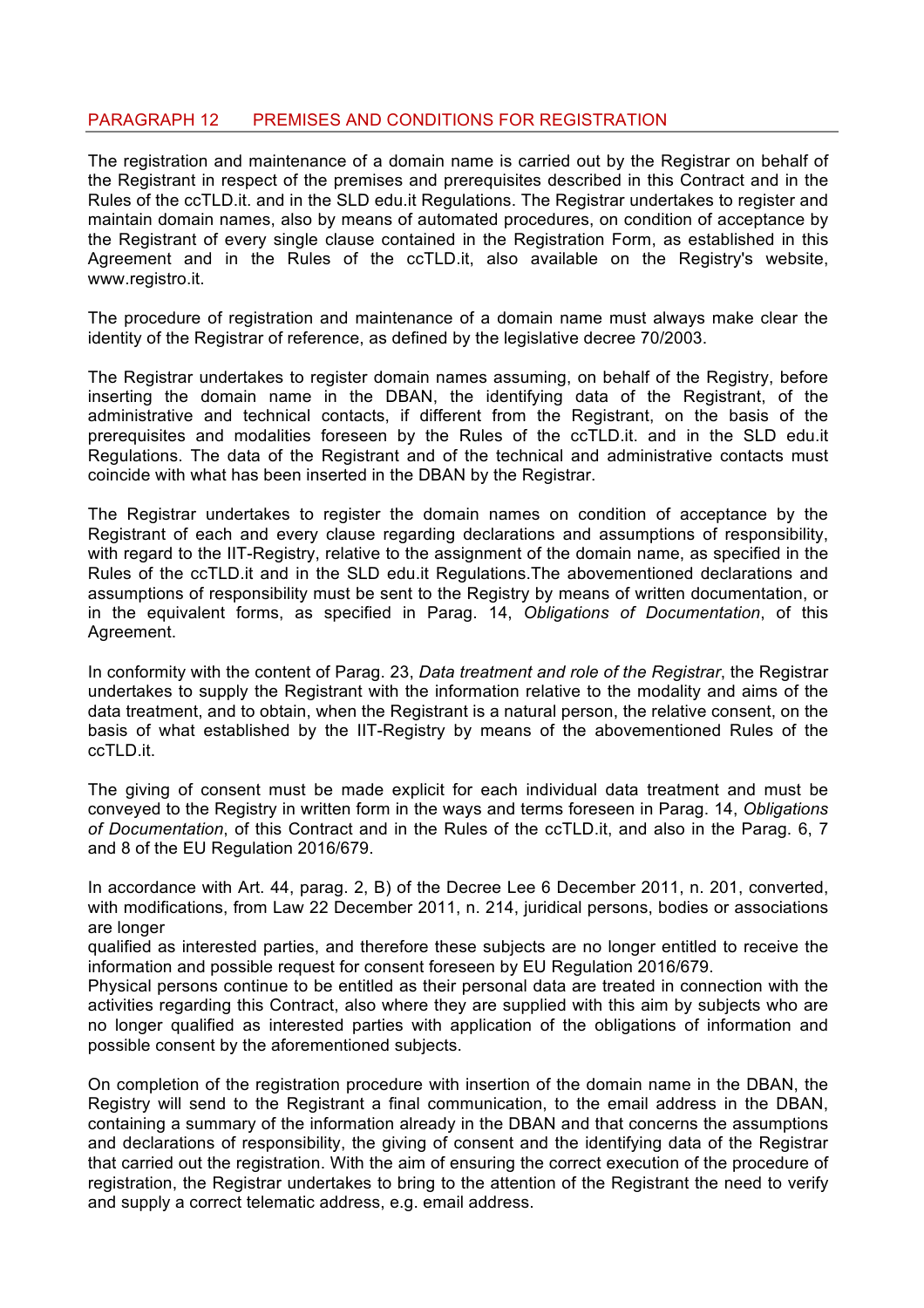At the final outcome of the assignment of the domain name the Registrar undertakes to inform the Registrant, by means of communication from Registrar to Registrant, in accordance with that foreseen in the Consumer Code legislative decree 206/2005 and by directive 2000/31, as recognized by legislative decree 70/2003.

### PARAGRAPH 13 OBLIGATIONS OF THE REGISTRAR

The Registrar undertakes to register and maintain domain names exclusively on the prior assumption by the Registrant of the obligations contained in the Registration Form, as indicated in the Regulations of the ccTLD.it.

1. Obligations regarding the phase of registration.

Through signing this Contract the Registrar undertakes to:

- I. acquire, at the same time as application for registration, the personal data of each Registrant for whom the Registrar registers or manages a domain name, as indicated in the Regulations;
- II. check, on the basis of the declarations made by each Registrant for whom the Registrar registers a domain name, that these comply with the requisites for registering domain names in the ccTLD.it and in the SLD edu.it, as defined by the ccTLD.it Regulations;
- III. receive adeclaration by means of which the Registrant guarantees the Registry, under the Registrant's own liability, that the registration of the domain name requested does not damage, as far as the Registrant is aware, the rights of third parties;
- IV. receive a declaration by means of which the Registrant indemnifies the Registry against the improper use of the domain name to be registered;
- V. receive a declaration of the Registrant made to the Registry accepting the Regulations for the assignment and management of domain names in the ccTLD.it" and in the Regulations for the Assignment and management of domain names in the SLD edu.it and the "Regulations for the resolutions of disputes in the ccTLD.it" (including relative Guidelines), including any future changes made to them;
- VI. inform the Registrant that registration of the domain name cannot be made anonymously, as this is not in conformity with the data treatment policy of the Registry and that the obligations related to the domain name are attributed to the subject that is indicated as the Registrant of the domain name;
- VII. supply each Registrant with appropriate notification of the treatment of personal data made by the IIT-Registry and obtaining acceptance from the Registrant.
- VIII.send to the Registrant an appropriate communication via email with which the Registrar informs the Registrant of the registration of the domain name, and change of Registrar (Transfer) and Registrant (Trade).

2. Obligations regarding the phase of management of registrations, observance of the Regulations, of due diligence and correctness..

Through signing this Contract the Registrar undertakes to:

- I. comply with the Regulations, as indicated in Paragraph 2, *Definitions* , of this Contract and any changes made to them in the future as defined in Paragraph 3 of this Agreement, *Juridical Hierarchy*;
- II. carry out activities for the registration and maintenance of domain names with best diligence and with appropriate means, staff, organization and technical know-how; and carry out prompt updating of Registrant data when requested by the Registrant;
- III. guarantee the Registrant the supply, at freely determined fees, of such operations and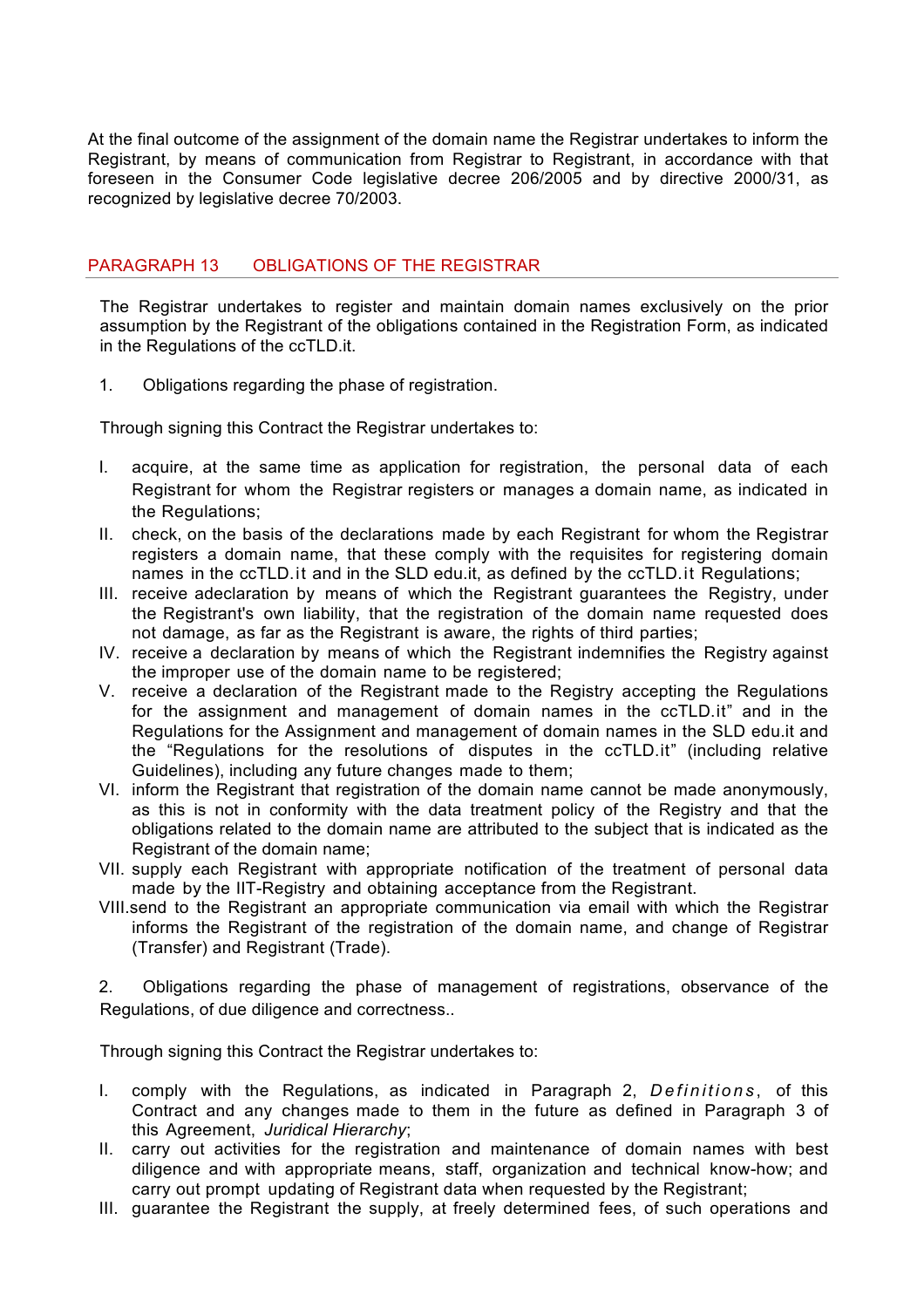activities as established in the Regulations and Guidelines, as defined in Paragraph 2 *Definitions*, and which constitute for the Registrar a contractual obligation;

- IV. undertake all the technical actions necessary for guaranteeing the completion of operations on the domain name in compliance with the Regulations;
- V. notify the Registrant of the AuthInfo code, safely and confidentially, on completion of the registration and maintenance of the domain name, such as, but not limited to, operations for registration, modification of the Registrant (Trade) and/or the Registrar (Transfer) within five days from these operations, in order to guarantee the carrying out of necessary operations for the registration and management of domain names. For this purpose any other means enabling the Registrant to obtain the Authinfo code in a secure and confidential manner, such as, for example, the provision of the abovementioned code on the website of the Registrar through SSL connection, shall be deemed valid. The Registrar undertakes to revise the Authinfo code in circumstances where there is a request for modification of the Registrant or of the Registrar, and whenever the Registrant requests a change;
- VI. ascertain, with ordinary diligence, prior to the operations of registration and management of a domain name, the credentials of the registrant regarding the operation requested;
- VII. inform the Registrant of the need to provide accurate, up-to-date information and notifying any changes, and that failure to provide such data can lead to the withdrawal of the domain name. Registrants must also be informed of the content of Art. 494 of the Italian Criminal Code in relation to the need to provide accurate data;
- VIII.not impede in any way a Registrant wishing to change Registrar and to fully collaborate with the Registrant in completing this operation. For example, the Registrar cannot avoid communicating the AuthInfo code to a Registrant who wishes to change to another Registrar:
- IX. observe maximum diligence in the management of domain names placed in a state of total or partial inoperativeness according to the provisions established in the Regulations, notifying the Registrant promptly and assuming any responsibility towards the IIT-Registry and the Registrant;
- X. carry out the deletion of a domain name only on receipt of express authorization from the Registrant, that is, when the date of expiry of the maintenance period has been reached, indicated in the field "expire" and however, within the period of "autoRenew", and when the obligation on the basis of which the Registrar was obliged to maintain the domain name is terminated, in fact or in law;
- 3. Obligations regarding correct use of the registry's technical resources.

In signing this Contract the Registrar undertakes not to perform activities which cause damage to the system and to the service of registration of the IIT-Registry, such as, but not limited to, saturation of resources, through denial of service, and unauthorised access to the Registry's computer systems.

4. Obligations arising from the implementation of Reg. (EU) 2016/679.

The Registrar is obliged to provide the IIT-Registro with sufficient guarantees to put in place suitable technical and organizational measures in such a way that the processing of the Registrant data meets the requirements of the aforementioned Regulation and guarantees the protection of the rights of the data subject according to the dictated by the articles 28, paragraph 1 and art. 32 of the Reg. (EU) 2016/679.

I. The Registrar is obliged to provide the information, as required by the guidelines, also with regard to the diffusion and accessibility via the Internet of personal data provided by the Registrant and contained in all IIT-Registry databases, and to request their consent where required by current legislation, except in cases where the data must be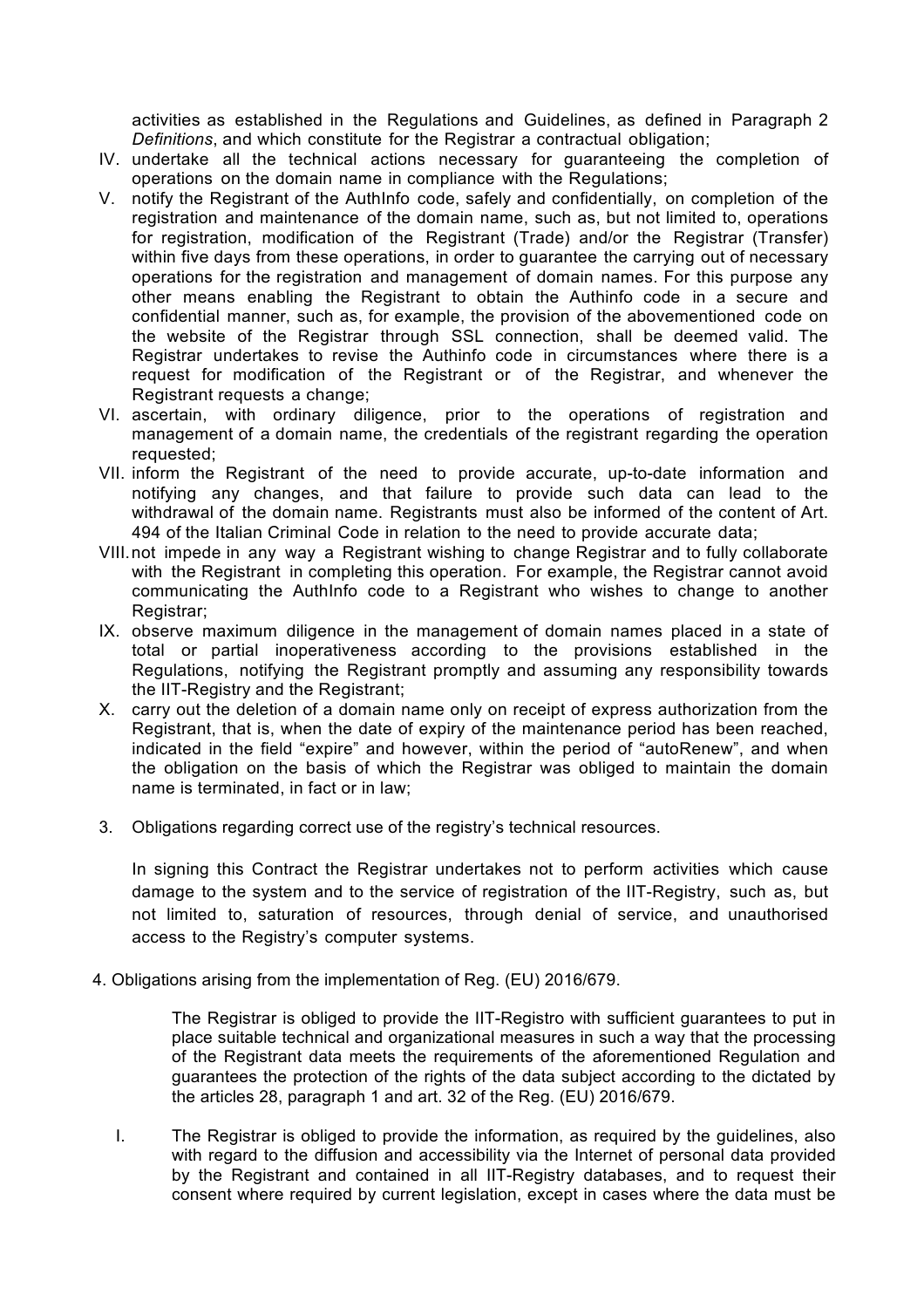made public to comply with specific legal obligations.

- II. In the case of a personal data breach from which a risk may arise for the rights and freedoms of the interested parties, the Registrar is obliged to notify the event to the Supervisory Authority as soon as possible, and in any case not later than 72 hours after having become aware of it (art. 33, Reg. (EU) 2016/679). In addition, the Registrar is required to notify the IIT-Registry and the Data Subject of the processing.
- III. The Registrar is obliged to carry out the following tasks (article 30 p.1, Reg. (EU) 2016/679): keeping a register, also in electronic form, in which all data processing activities carried out under their own responsibility are recorded, to be made available to the Supervisory Authority at any time and containing at least the following information:
	- a. the name and contact details of the Registrar, the sub-processor (if any) and the Data Protection Officer (if any);
	- b. the categories of the data processed;
	- c. where appropriate, transfers of personal data to third party countries or international organizations;
	- d. description of the technical and organizational security measures applied to data protection;
	- e. definition, for each treatment of personal data, of the duration of the data treatment and its cancellation;
	- f. making obsolete data anonymous, in compliance with the regulations in force concerning the prescription and keeping of archives;
	- g. adherence of the Registrar to an approved code of conduct referred to in Article 40 (EU Reg. 2016/679) or to an approved certification mechanism referred to in Article 42 (Reg. (EU)2016/679), may be used as an element to demonstrate the sufficient guarantees referred to in paragraphs 1 and 4 of this Article;
- IV. If the Registrar provides for the appointment of a sub-processor of the data processing, the latter is bound to the same obligations that the Registrar assumes towards the IIT-Registro. The sub-processor is required to notify the Registrar of any personal data breach regarding the rights and freedom of the data subjects. It will be the Registrar's responsibility to notify the Supervisory Authority using the same procedures as in point III, and to communicate this to the IIT-Registro. In case of non-fulfillment of the duties of the sub-processor, the Registrar retains the entire responsibility towards the IIT-Registro.

## PARAGRAPH 16 RESPONSIBILITIES AND OBLIGATIONS OF THE REGISTRY

The .it Registry carries out the activities and supplies the services necessary for guaranteeing and maintaining the functioning of the technological service of registering and managing domain names in the ccTLD.it and in SLD edu.it, undertaking to ensure suitable levels of quality for the service, as specified in Parag. 18, *Modalities of carrying out the registration service of domain names of the .it Registry and service times*.

With this aim, the .it Registry undertakes to:

1. prepare the Regulations for the assignment and management of domain names in the ccTLD.it and the Regulations for the Resolution of Disputes in the ccTLD.it (including relative Guidelines), after consultation with the Registry's Steering Committee (CIR), on which representatives of the Registrars also sit, in accordance with the Statute of the said CIR;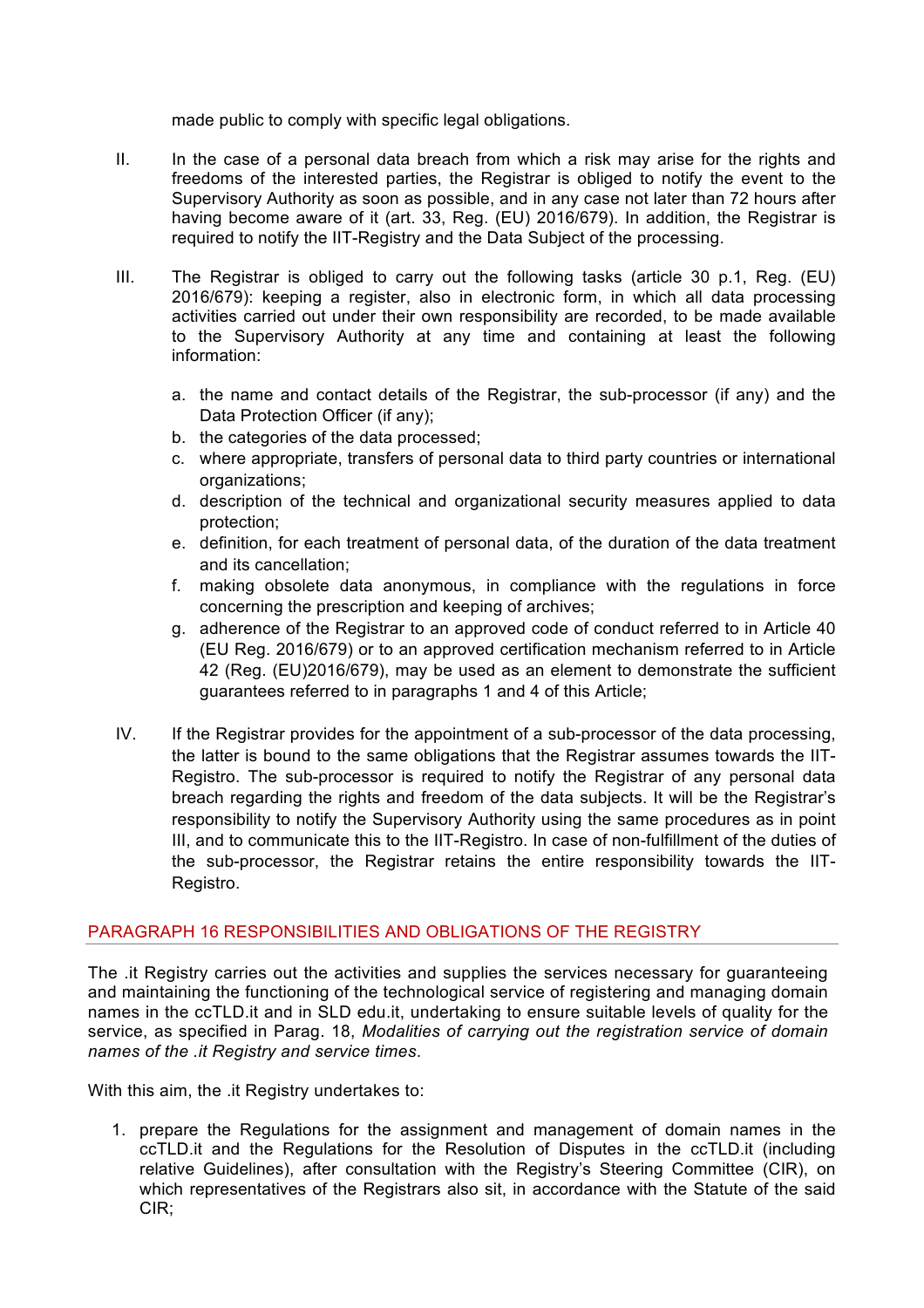- 2. prepare the Regulation of assignment and management of domain names in the SLD edu.it (including relative Guidelines), after consultation with the Rules Management Committee of the SLD edu.it;
- 3. maintain the Regulations of the ccTLD.it and of the SLD edu.it Regulations in an appropriate manner to allow the best working of the system of registration and management of the domain names in the ccTLD.it and in the SLD edu.it, after consultation with the Registry's Policy Advisory Committee (CIR) as well as after consultation with the Rules Management Committee of the SLD edu.it. The changes and amendments to the Regulations come into force after 30 (thirty) days from email communication to the Registrar and publication on the RAIN-NG portal. In cases of imperative need or urgency, when the situation created could affect the smooth running of activities or the orderly functioning of the Registry, including by way of example and not exclusively, immediately executive measures of judicial or administrative authorities, the Registry shall proceed immediately, or in any case according to a strictly necessary technical timeframe, with changing the Regulations, duly informing the Registry's Steering Committee (CIR);
- 4. carry out the functions and technological activities aimed at guaranteeing an efficient service as required by this sector;
- 5. maintain efficient the process of ccTLD.it and in the SLD edu.it domain name resolution by means of advanced technology (for example "anycast" protocol) and also by means of special contractual agreements for the purpose of guaranteeing the visibility of domain names from any location on the network;
- 6. maintain and update the DBAN;
- 7. guarantee the working status of all services, as per Parag. 18, Modalities of carrying out the registration service of domain names of the .it Registry and in the SLD edu.it and definition of associated service times, necessary for the registration and maintenance of domain names in a synchronous system for the service levels specified therein;
- 8. carry out the functions and activities foreseen by the dispute Regulations of the ccTLD.it relative to the management of the dispute, relative to the procedures of reassignment and data access and to documents relevant to registration, maintenance and opposition to a domain name in the ccTLD.it, also by means of a request received from the Registrar;
- 9. carry out the functions and activities provided by for the Regulations for the assignment and management of domain names in the SLD edu.it, relating to the opposition and access to data and documents related to the registration, maintenance and opposition to a domain name in the SLD edu.it also by means of a request received from the Registrar;
- 10. offer a service of alternative dispute resolution involving the institution of an arbitration chamber and involving bodies of alternative dispute resolution whose decisions shall be accepted and carried out by the Registry and which the Registrar recognizes both by force of law and in acceptance of the terms and conditions of this Contract. The service of Alternative Disputes Resolution is not foreseen for the registration of domain names in the SLD edu.it.
- 11. carry out the technical and administrative activities necessary for the Registrar to operate, such as: accreditation, contract transfer, invoicing and update the technical procedures which guarantee the security of transactions between the Registry and the Registrar;
- 12. maintain and update the accreditation software system which enables the Registrar to carry out the accreditation procedure at the Registry;
- 13. supply a technical and operative assistance service for the Registrars;
- 14. supply an up-to-date system of statistics, as indicated on the Registry website;
- 15. supply a "drop time" system which informs the Registrars of the schedule times of cancellation of expired domain names. The "drop time" system is not foreseen for domain names registered in the SLD edu.it;
- 16. supply a helpdesk service for users as indicated in Parag. 18, Modalities of carrying out the registration service of domain names of the .it Registry e and of SLD edu.it and definition of associated service times.
- 17. maintain and update the technical procedures which ensure the safety of transactions between Registry and Registrar;
- 18. maintain and update the test platform to enable the Registrar to verify in advance the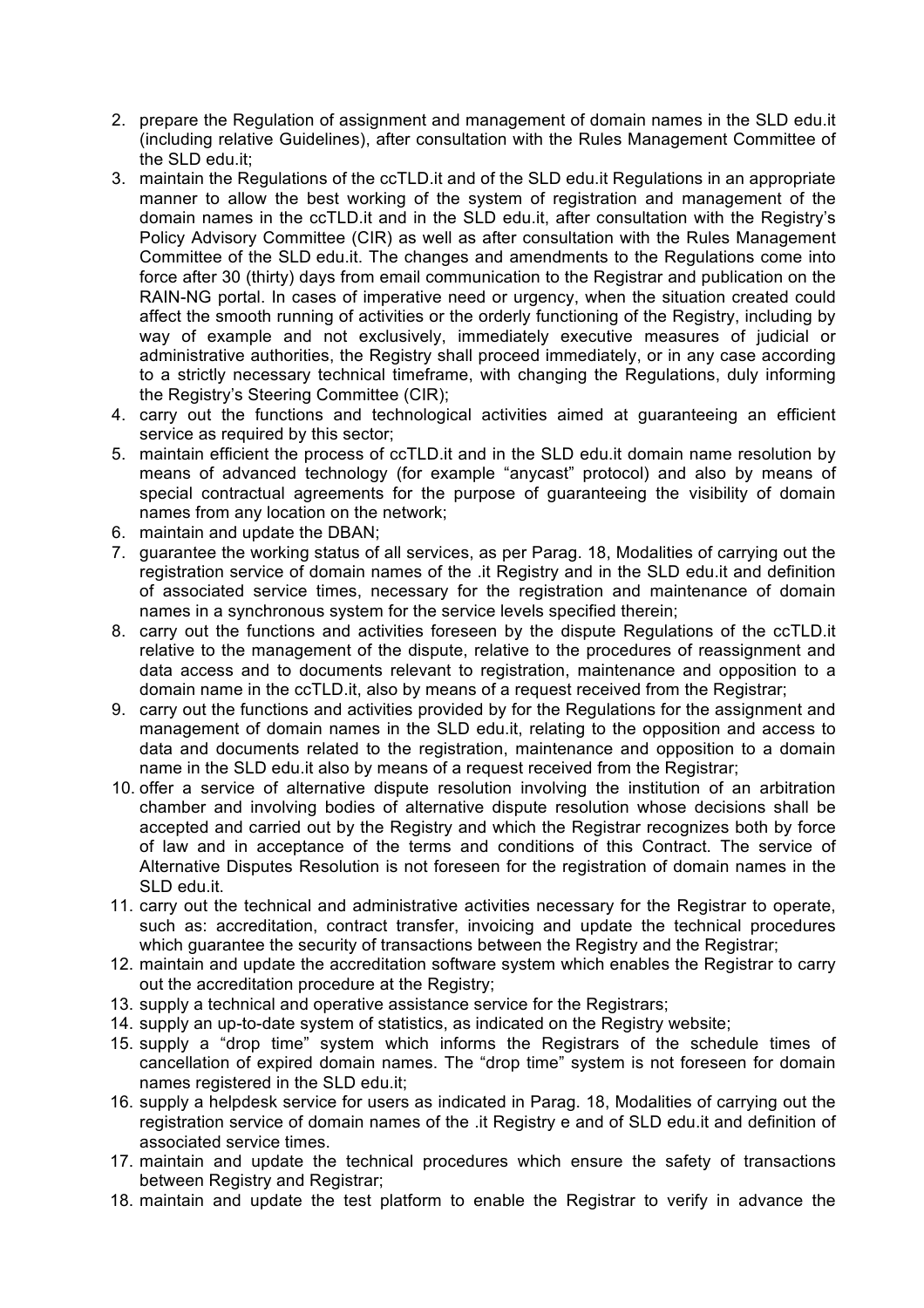operations of registration and maintenance as foreseen in the Regulations of assignment and management of domain names in the ccTLD.it and in the SLD edu.it.

- 19. give the Registrar access to the data and systems necessary for registration of domain names in accordance with the modalities agreed upon with the .it Registry;
- 20. supply the technical instruments for the visualization and updating of invoicing data as per Parag. 21 Payments and means of updating and visualization of accounting data on the RAIN-NG portal;
- 21. carry out activities of promotion with the aim of encouraging the registration of domain names in the ccTLD.it and in the SLD edu.it
- 22. carry out training activities as specified in Parag. 36, .it Registry courses, in this Contract;
- 23. consent to the use of the domain name that has been registered by the Registrar in conformity with the terms and conditions foreseen by this Contract, by the Regulations of the ccTLD.it and in the SLD edu.it Regulations.

### PARAGRAPH 17 TECHNICAL PROVISIONS

The IIT-Registry makes available to the Registrar, in its systems, completely automated procedures for the registration and maintenance of domain names for which the Registry owns all intellectual copyrights, in compliance with, and according to the terms provided by the ccTLD.it and SLD edu.it Regulations.

By means of the use of automated systems on which the operations of registration and maintenance of the domain name in synchronous modality are carried out by the Registrar and the .it Registry, the Registrar is also allowed to change the personal data of the Registrant, if requested by the latter, in compliance with the Personal Data Protection Code, in compliance with the Reg. (EU) 2016/679.

The Registrar is obliged to use the access to the .it Registry's software components, according to the ordinary rules of diligence provided for by the law, in good faith and in compliance with the functional and technical instructions, which include security measures.

The identifying information given to accredited Registrars for access to the automated systems of the Registry and for use of software components, for the registration and maintenance of a domain name, must be scrupulously conserved and used by the Registrar with diligence and must not be passed on to third parties.

## PARAGRAPH 20 TARIFFS FOR THE ACTIVITY OF DOMAIN NAMES MANAGEMENT IN THE CCTLD.IT AND IN THE SLD EDU.IT.

- 1. The service tariff applied by the IIT-Registry to the Registrar is for the service of maintaining the domain name in the DBAN for the following events for the period of one year:
	- I. registration;
	- II. renewal;
	- III. change of Registrar

IV.recovery from "pendingDelete/redemptionPeriod".

2. The single tariff, established in accordance with the regulations of the CNR for services on behalf of a third party of the institutions of research in order to cover operating, legal and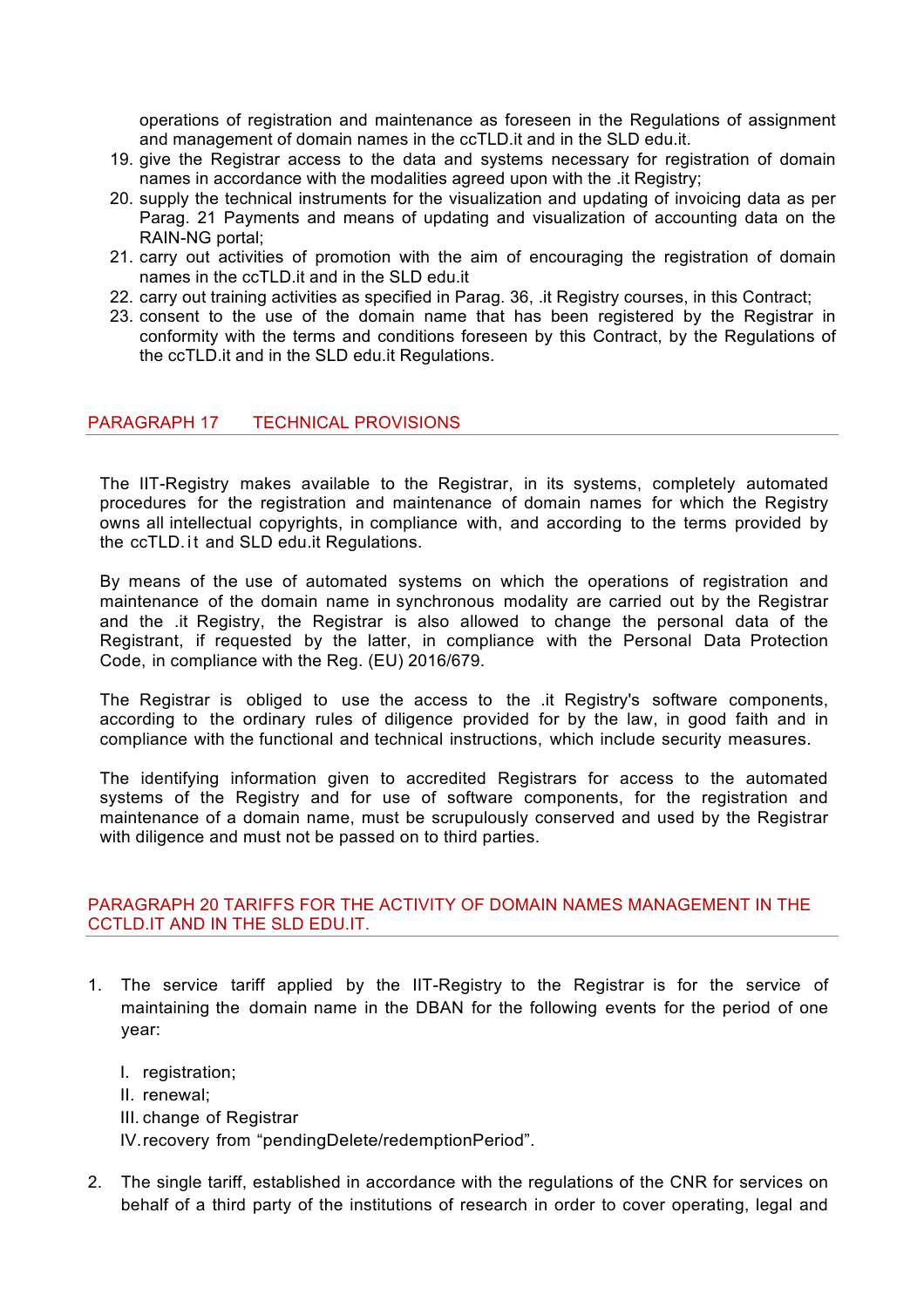system costs, together with research and development costs related to the registration of domain names is composed as follows:

- V. Registration of a domain name, change of Registrar and recovery from: pendingDelete/redemptionPeriod: €4.00 (four/00) plus VAT in accordance with current law.
- VI. Annual renewal of registration: €3.30 (Three/00) plus VAT in accordance with current law.
- 3. The registration fee for the domain name in the SLD edu.it for the first year of registration will be free of charge. From the second year the same price will apply as that for the registration of domain names in the ccTLD.it.
- 4. This sum is due for each operation carried out and is not refunded in case of later annulment of the operation.
- 5. The maintenance of the domain name is renewed by tacit agreement from year to year, except for cancellation, or due to legal order by the competent authorities, or due to lack of economic coverage of the Registrar.

Further to the above mentioned tariffs, for the operations indicated in Parag. 26 *Change of Registrar for a large number of domain names*, the Registry applies the costs indicated in the same paragraph.

Payments must be made in Euros.

## PARAGRAPH 22 BILLINGS

On signing this contract the Registrar declares that he/she knows and accepts that invoices relative to the registration service will be made available on the RAIN-NG Portal, in the appropriate section. The invoices must be printed out and archived according to the laws in force regarding the matter.

With reference to the costs of accreditation mentioned above in Paragraph 7, *Accreditation operations*, when the accreditation test has been passed, the .it Registry invoices the Registrar in the following ways:

- in relation to the receipt as per point 1.III of Parag. 7, Accreditation operations, A, the invoice will contain the wording in Italian "Payment on account for the activities of registering and maintaining domain names in the ccTLD.it" and in the SLD edu.it;
- in relation to the further sums necessary for covering pre-payment for services of registering and maintaining domain names, the .it Registry will raise an invoice as specified below:
	- a. one invoice for the sum of the payment;
	- b. one invoice for the sum of zero euro for the amount of the pertinent account payment made, highlighting the number of operations effectively carried out for the period and any residual credit available.

Payments following those specified at point 1.III of Parag. 7, *Accreditation operations*,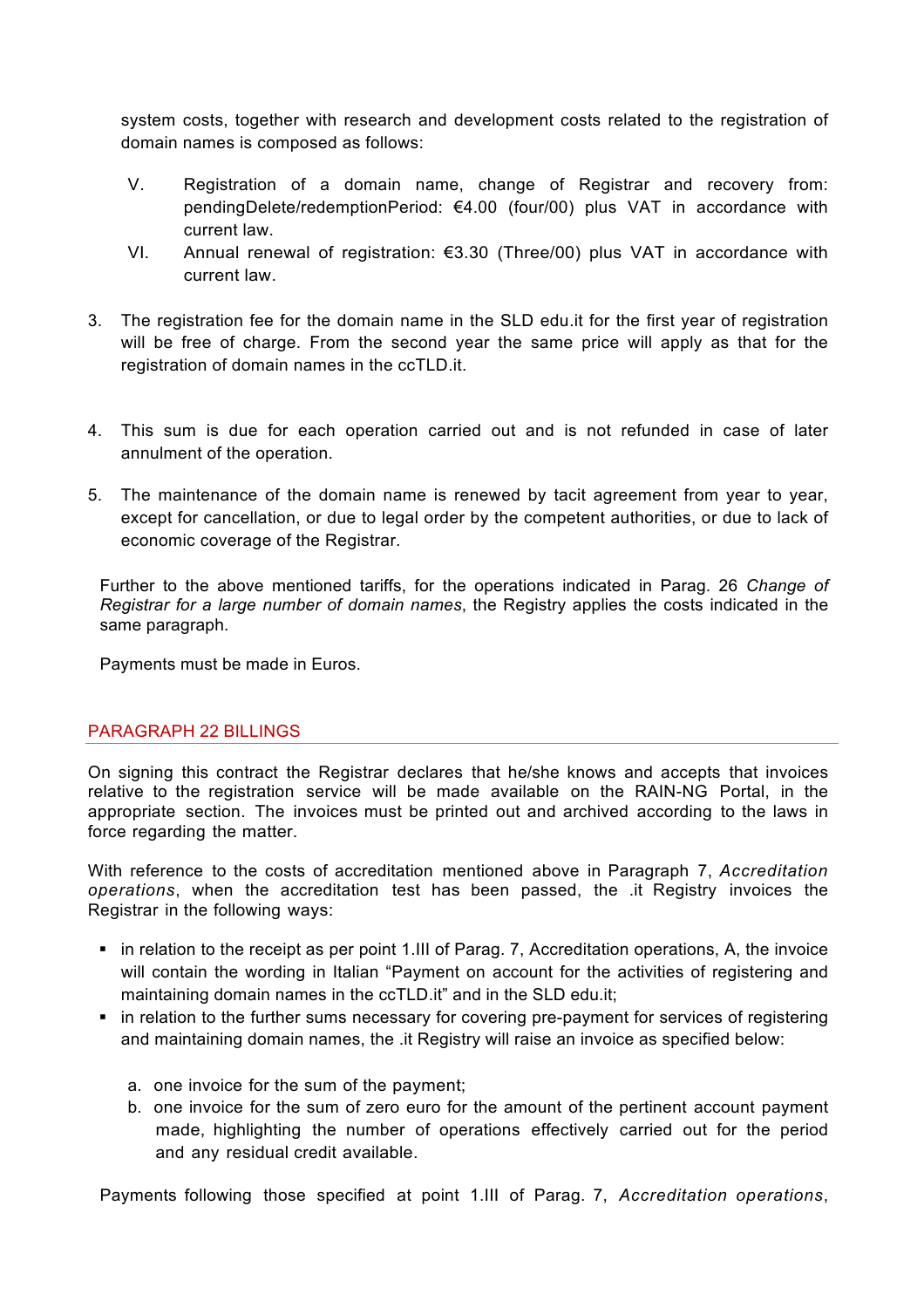made as pre-payment for the normal service cannot be less than  $\epsilon$  100.00 (one hundred).

If, at the expiry of the contract or in the case of withdrawal from this contract, credit remains for the Registrar, the IIT-Registry will issue a credit note for the residual sum (according to the Fiscal Law), in accordance with the provisions established in DPR 633/72 and later amendments, and will arrange for the return of the sum relative to the aforementioned credit.

### PARAGRAPH 23 DATA TREATMENT AND THE ROLE OF THE REGISTRAR

For the purposes of this agreement, the data of the parties concerned in the registration and maintenance of the domain name is collected by the Registrar.

With reference to the operations for collecting and transferring the data of the parties concerned in the execution of this agreement, the .it Registry is the Data Controller and the Registrar is the Data Processor.

In accordance with article 4, comma 8 of the Reg. (EU) 2016/679 and article 4-bis of the Law of 20 November, no.167, with this document, the Registrar is appointed Data Processor for the Following activities:

- 1. collecting essential data for the registration of a domain name in the ccTLD.it and in the SLD edu.it deriving from compliance with technical rules RFC 1591, ICP-1, ICP-2 and ICP-3 concerning the Registrant, the administrative and technical contacts necessary for guaranteeing the domain name's effectiveness, as well as consent, by the parties concerned, to the processing of data and its recording in the Datab ase of Assigned Names (DBAN);
- 2. collecting and maintaining data necessary for the completion of management operations for the domain name, as highlighted in the the ccTLD.it and SLD edu.it Regulations, and adjustment of data in the DBAN.

No other processing by the Registrar of personal data, of which the .it Registry is the Controller, is permitted by virtue of this agreement.

The Registrar declares that he/she has the experience, capability and reliability to supply suitable guarantee in complete compliance with laws in force regarding data processing, including the profile relative to security in accordance with article 28, comma 1 of the Reg. (EU) 2016/679.

As to the above, the Registrar shall adopt a policy for data processing in compliance with the European Law on data protection, Reg. (EU) 2016/679, and shall inform his own Registrants of this policy. The Registrar undertakes, in particular, to:

- 1. operate in compliance with the principles that personal data must be relevant and not excessive for the purpose;
- 2. notify the Registrant of the domain name, in accordance with article 5, 6 and 13, paragr. 1, and article 14, of the use of his personal data, including its dissemination and accessibility via internet and processing in the .it Registry's databases, and request consent wherever required by laws in force, both in the phase prior to registration of the domain name and relative to the operations necessary for the management of the domain name itself;
- 3. update the Registrant's data , based on the information received from the registrant with regard to the data associated with the registrant as contained in the DBAN, by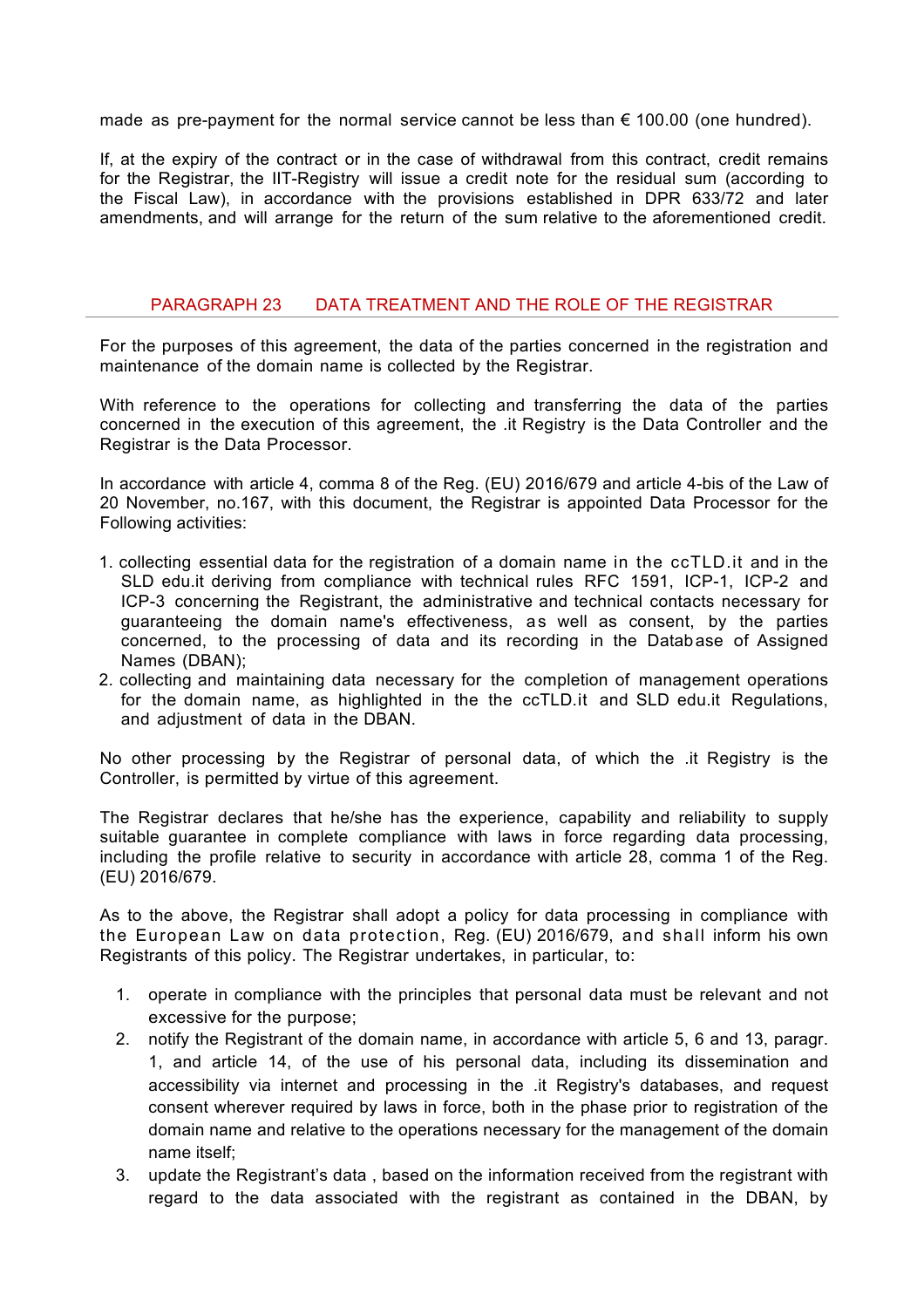undertaking to provide for or permit their adaptation, having given prior notification and obtained consent, by means of automated procedure or otherwise. The Registrar also undertakes to update the data of the registrant on the basis of information received from the registry, as per ccTLD.it and SLD edu.it Regulations;

- 4. promptly modify or delete data of the Registrant and administrative and technical contacts when requested for the domains currently associated with the Registrant, according to the ccTLD.it and SLD edu.it Regulations.
- 5. adopt appropriate security measures in compliance with the prescriptions of Article 32 and 34 of the Reg. (EU) 2016/679.
- 6. give appropriate instructions to persons in charge of data processing;
- 7. transmit without delay to the Data Controller all requests in accordance with articles 15, 17,18, 20 of the Reg. (EU) 2016/679received regarding the treatment for which the Registrar is nominated Data Processor;
- 8. to follow the instructions given by the Data Controller and allow the vigilance of the latter of the punctual observance of the provisions of the law and instructions, also by means of sending periodic reports and notification of incidents, and consent to the inspection during office hours by staff of the Data Controller or of third parties delegated by the Data Controller.

In compliance with the obligations as per article 13, comma 1, letter b) and article 9 of the Reg. (EU) 2016/679 the data of the Registrar (company name, registered office address, email), as Data Processor, will be entered in the record of the Data Processor available on the .it Registry's website (http: www.registro.it).

The Registrar shall indemnify the .it Registry against any burden or nuisance arising from proceedings brought by the Registrant or third parties or from intervention by the Italian *Garante* for the protection of personal data, as a consequence of violation, caused directly or indirectly by the Registrar himself or his auxiliaries, of the laws on data protection relative to this contract.

If the Registrar is based outside the European Economic Area or in a State not recognized as capable of appropriate protection against a decision of the European Commission or is based in the United States of America and has not adhered to the "Privacy Shild", he must sign, contextually to this contract, one of the standard contracts, in the text in force at the time of entering into contract, authorized by Decision of the Commission of European Communities 2016/1250 on july, 12 2016 and by Decision of the Commission of European Communities 2016/2295 on December 16, 2016 integrated by further regulation indicated in the specific authorizations of the *Garante*. The subjects can neither modify the mentioned clauses, nor link up single clauses or single groups of clauses indicated in the decisions at issue. In this respect, the Registrar shall indemnify the .it Registry against third party legal or administrative proceedings resulting from the violation of data protection laws in relation to this Contract.

The Registrar undertake to keep the IIT-Registry unharmed and indemnify against any liability arising from proceedings brought by the Registrant or third parties or from the intervention by the Italian Garante for the protection of personal data, as a consequence of violation of the laws on data protection relative to this contract.

Barring the aforementioned specifications, the Registrar remains the Data Controller for everything concerning the Registrar's own contractual relations with Registrants.